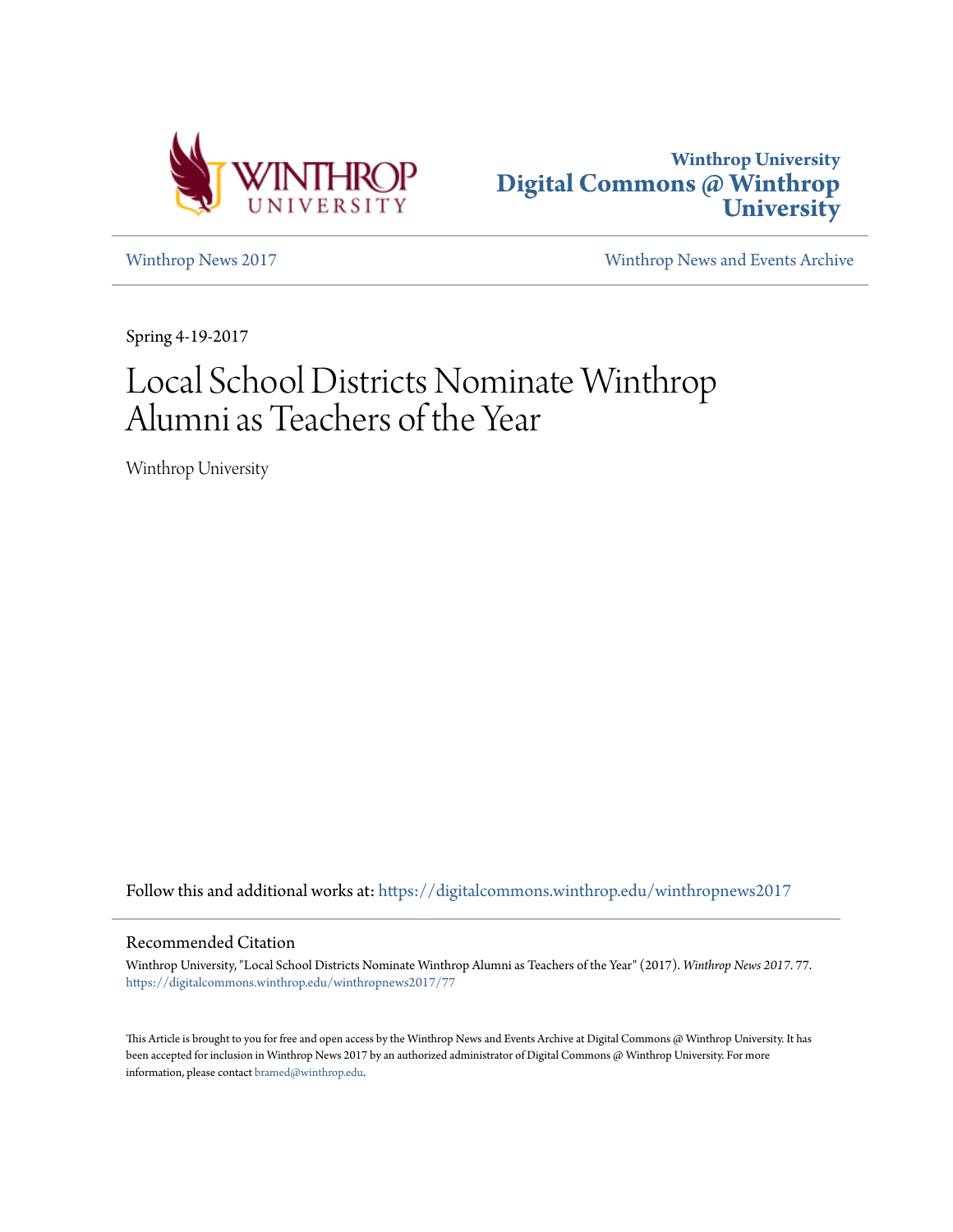



RSS News Feeds

Winthrop in the News

# **Nominate Winthrop Alumni as Teachers of the Year**

to Teacher of the Year lists for Clover, Fort Mill, Rock Hill and York school districts.



ROCK HILL, SOUTH CAROLINA – Gold stars, shiny red apples and kudos are in order for the **24 Winthrop alumni** named as **Teacher of the Year winners** for Clover, Fort Mill, Rock Hill and York school districts.

Winthrop graduates named to **2016-17 Teacher of the Year** lists included:

#### **Clover School District**

-Robin Deyton '09 (Oakridge Middle School) -Stephanie Fleming '80, '96 (Blue Eagle Academy) -Keisha Robinson '93 (Clover Middle School)

## **Fort Mill School District**

-Jessica Calloway '05 (Fort Mill High School) -Jennifer Wilkes Krinn '06, '10 (Fort Mill Middle School) -Ann Lamba '88 (Tega Cay Elementary School) -Michelle Reese '96 (Gold Hill Elementary School) -Katrinia Wilkerson '96, '12 (Fort Mill Elementary School)

## **Rock Hill School District 3**

-Deborah Allen '82 (The Children's School) -Patti Bechtler '90 (Northside Elementary School) -Marsha Bell '15 (Central Child Development Center) -Leigh Clarke '99 (Ebinport Elementary School) -Susan Dixon '92 (Richmond Drive Elementary School) -Lindsay Grant '03, '05 (Rock Hill High School) -Joya Holmes '05 (Dutchman Creek Middle School) -Rebecca Matthews '99, '05 (Oakdale Elementary School) -Ryan Morrison '13 (South Pointe High School) -Kayla Mullis '13 (India Hook Elementary School) -Kim Sloan '92 (Mount Holly Elementary School) -Melisa Smith '89 (Mount Gallant Elementary School) -Leigh Ann Strickland '05 (Old Pointe Elementary School)

# **York School District 1**

-Angela Haltom '87, '93 (Hickory Grove-Sharon Elementary School) -Carol Dawkins '05 (York Comprehensive High School)